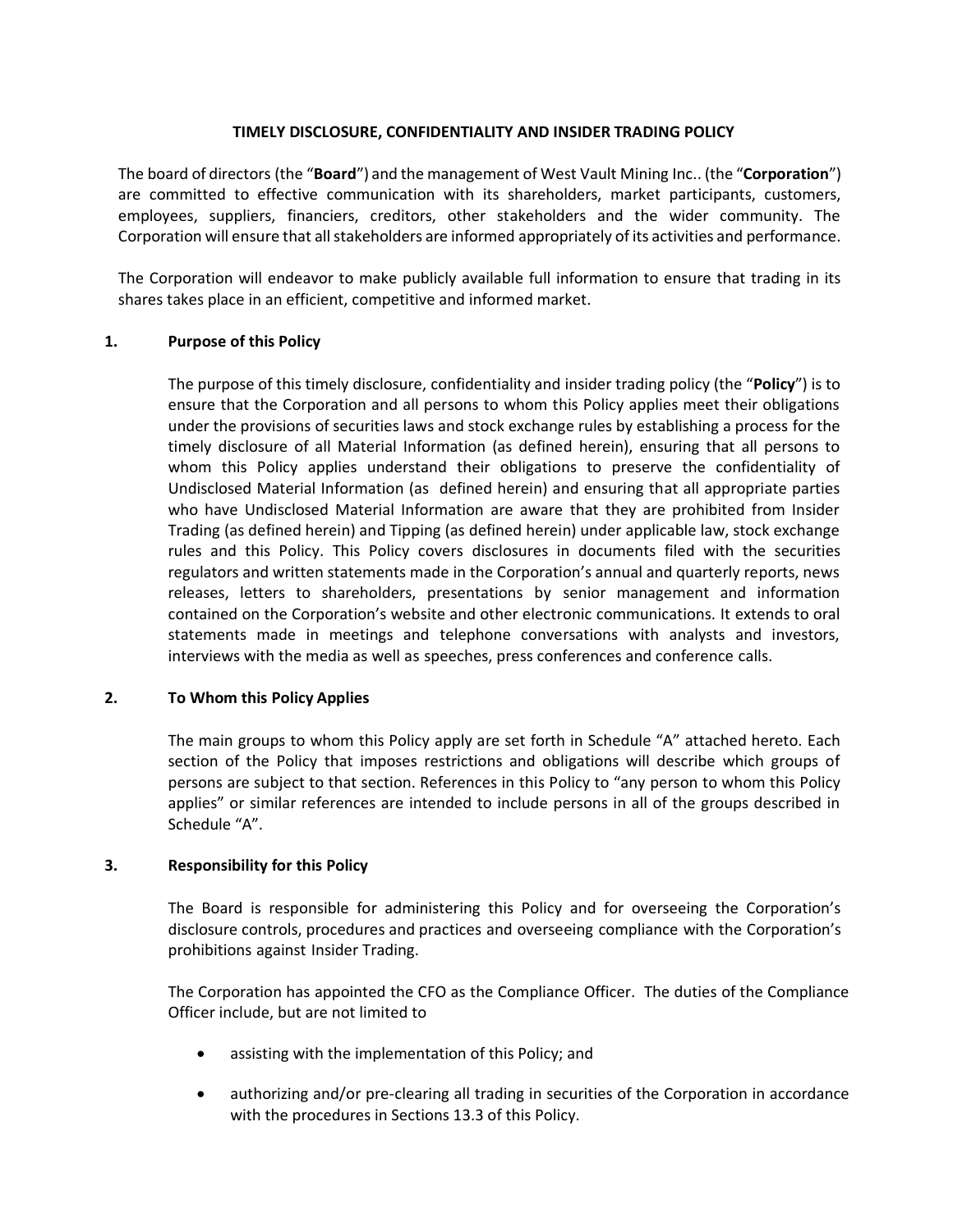Any amendment to this Policy must be reviewed and approved by the Board and may be reviewed periodically by the Corporation's Governance and Nomination Committee (if any). Any amendments to this Policy shall be subject to approval by the Board.

## **4. Individuals Who Are Authorized to Speak on Behalf of the Corporation**

4.1 Only the individuals ("**Spokespersons**") listed below are authorized to communicate with analysts, the media and investors on behalf of the Corporation. The list may be changed by the Board from time to time.

## **Spokesperson**

Chief Executive Officer ("**CEO**")

Chief Financial Officer ("**CFO**")

- 4.2 A Spokeperson may, from time to time, delegate in writing Board Members, Officers, Employees or Contractors to speak to investors or potential investors on behalf of the Corporation whether in the course of their normal day-to-day business with the Corporation, as back-ups or to respond to specific inquiries. The Spokesperson will advise the Board that such a delegation has been made.
- 4.3 Any person (the "**recipient**"), other than the Spokespersons named above, who receive any inquiries or requests for comment from a person (the "**inquiring person**") about the affairs of the Corporation from the media, analysts, investors or other members of the public must (i) promptly notify the Spokespersons that the approach was made; (ii) not engage with, or make any comment to, the inquiring person; (iii) advise the inquiring person that he/she (as the recipient) is not authorized to speak on behalf of the Corporation; and (iv) advise the inquiring person that he/ she will endeavor to connect the inquiring person with a Spokesperson.
- 4.4 Notwithstanding the requirements of this Policy, any Board Member communications by a Spokesperson who is authorized in writing by the Board to speak on behalf of the Corporation must be restricted to only cover information, statements and policy positions already disclosed by the Corporation and therefore already in the public domain.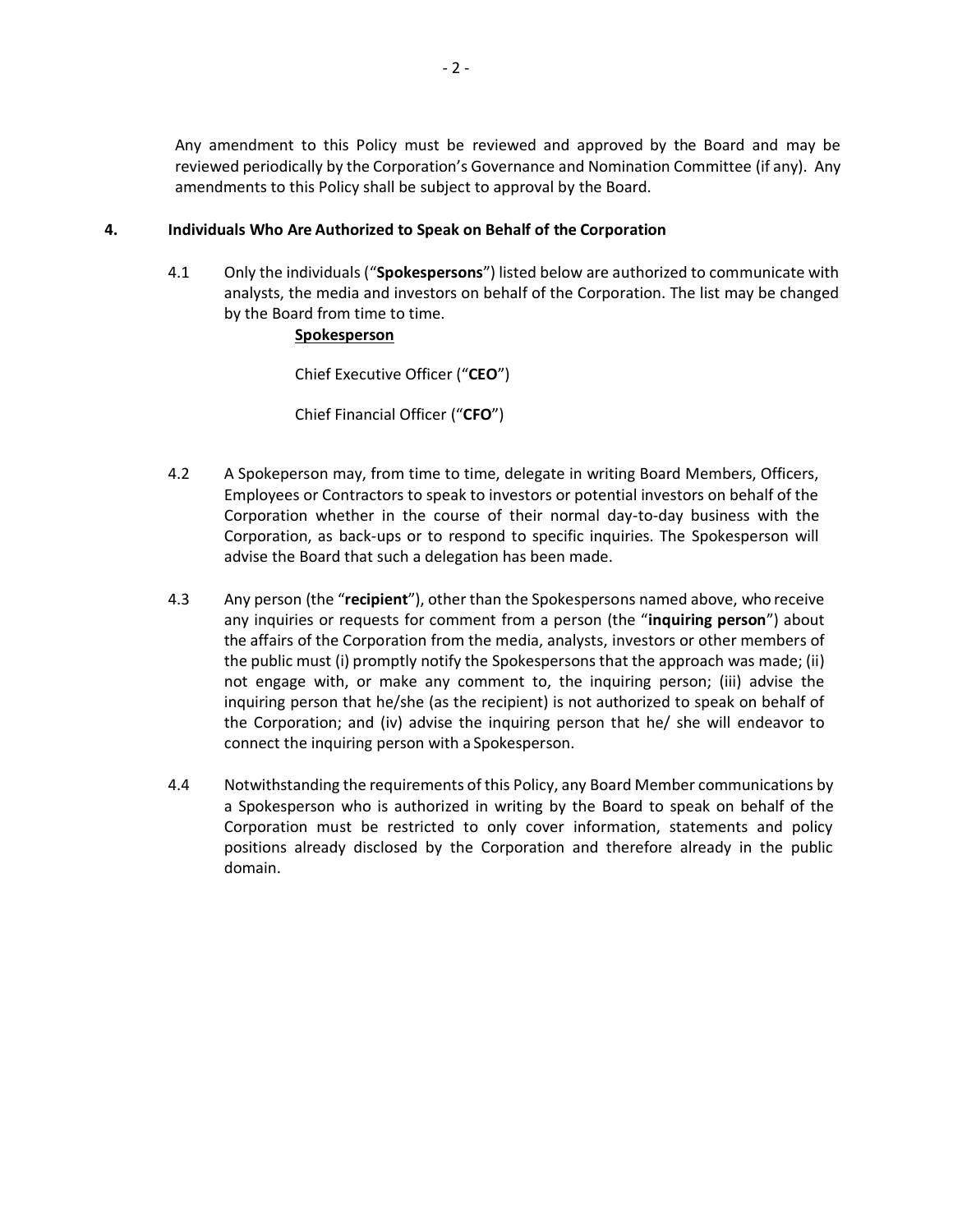- 5.1 "**Material Information**" consists of both "material facts" and "material changes". A "**material fact**" means a fact that significantly affects or would reasonably be expected to have a significant effect on, the market price or value of the securities of the Corporation. A "**material change**" means a change in the business, operations, assets or ownership of the Corporation that would reasonably be expected to have a significant effect on the market price or value of any of the securities of the Corporation and includes a decision to implement such a change if such a decision is made by senior management of the Corporation who believe that confirmation of the decision by the Board. Under U.S. securities legislation, Material Information also includes any matters to which there is substantial likelihood that a reasonable investor would attach importance in making investment decisions.
- 5.2 In making materiality judgments, it is necessary to consider a number of factors that cannot be captured in a simple bright-line standard or test. These include, among other things, the nature of the information itself, the volatility of the Corporation's securities and prevailing market conditions. The materiality of a particular event or piece of information may vary between companies according to their size, the nature of their operations and many other factors. Under volatile market conditions, apparently insignificant variances between earnings projections and actual results can have a significant impact on share price once released. The Corporation will monitor and assess the market's reaction to different information that is publicly disclosed to help make materiality judgments in the future. As a guiding principle, if there is any doubt about whether particular information is material or not, the Corporation should err on the side of materiality and release the information publicly.
- 5.3 Any person to whom this Policy applies who becomes aware of information that has the possibility of being Material Information must immediately disclose that information to a member of the Board. Schedule "B" attached hereto lists examples of Material Information. That list is not exhaustive, and the Corporation still needs to exercise its own judgment in making materiality determination.
- 5.4 Material Information is required to be disclosed immediately except in restricted circumstances where immediate release of the information would be unduly detrimental to the interests of the Corporation. (See Section 10.2 of this Policy.) The Board, in consultation with the Board and others as appropriate, shall determine what is deemed to be Material Information and the appropriate public disclosure. Disclosure must be corrected immediately if the Corporation subsequently learns that earlier disclosure by the Corporation contained a material error at the time it was given and must be updated if earlier disclosure has become misleading as a result of intervening events.
- 5.5 Except where prohibited under applicable securities laws, news releases disclosing Material Information will be transmitted to the applicable stock exchanges (the "**Exchanges**"), relevant regulatory bodies and major news wire services (that provide simultaneous distribution in Canada and the U.S.) in accordance with Section 5.9. When the Exchanges are open for trading, advance notice of a press release announcing Material Information must be provided to the Market Surveillance Branch (or similar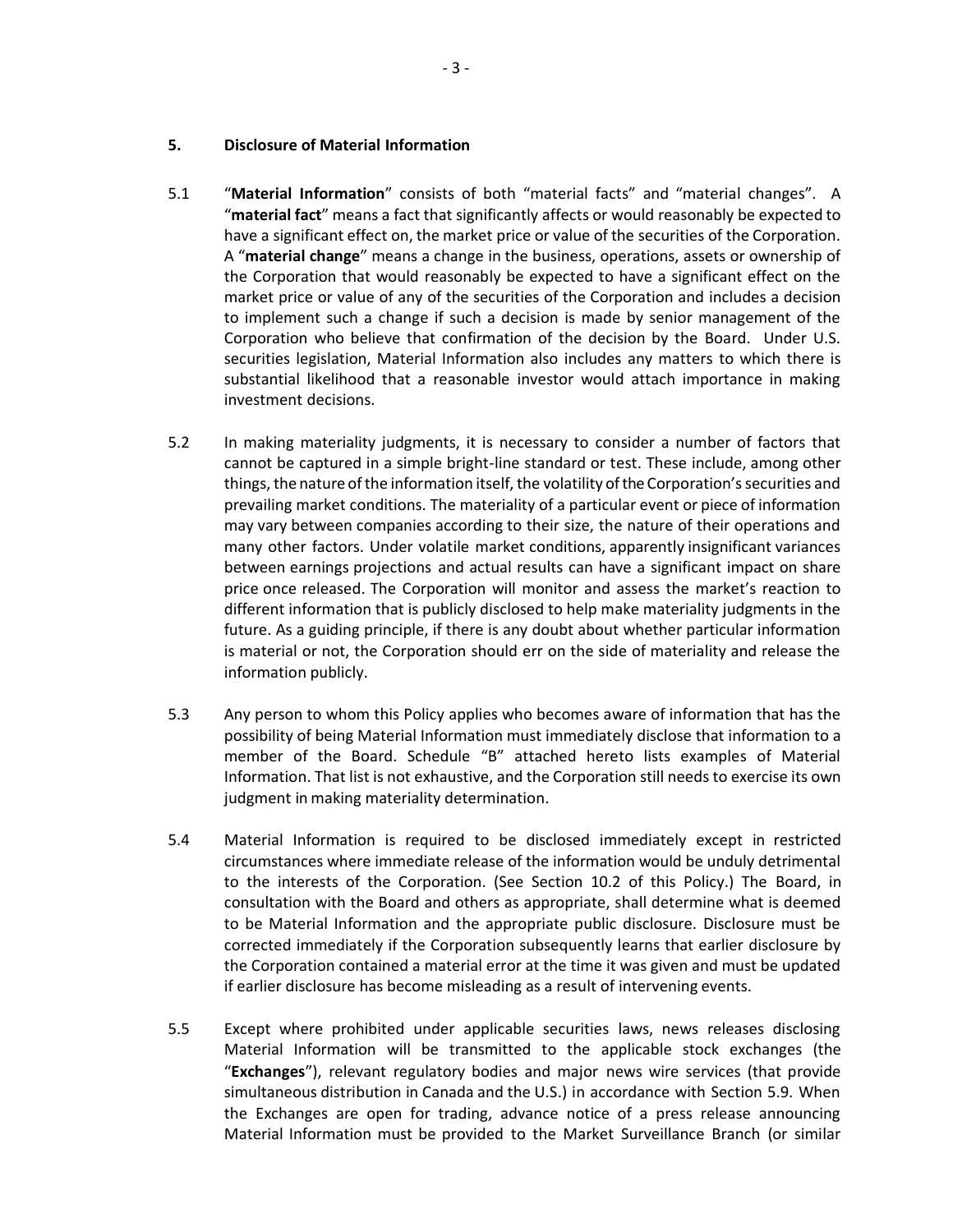departments) of the Exchanges to determine if a halt in trading is necessary to provide time for the market to digest the news. When a press release announcing Material Information is issued outside of trading hours, the Market Surveillance Branch of the Exchanges should be notified before the market opens. Copies of all press releases should be supplied to the Market Surveillance Branch of the Exchanges and to the relevant securities regulators immediately.

- 5.6 The Corporation's news releases should contain enough detail to enable the media and investors to understand the substance and importance of the Material Information that is being disclosed. The guiding principle should be to communicate clearly and accurately the nature of the information, without including unnecessary details, exaggerated reports or editorial commentary designed to colour the investment community's perception of the announcement one way or another.
- 5.7 All news releases must include the name of an officer or director of the Corporation who takes responsibility for the announcement, together with the Corporation's telephone number. It may also include the name and telephone number of additional contact persons. In addition, all news releases containing technical scientific information, as defined in National Instrument 43-101 – *Standards of Disclosure for Mineral Projects* shall be verified by a Qualified Person, as defined in such National Instrument and whose name shall be included in such new release.
- 5.8 Except where prohibited under applicable securities laws, news releases announcing Material Information will be disseminated through an approved news wire service that provides simultaneous national (in Canada and the U.S.) distribution to stock exchange members, relevant regulatory bodies and appropriate financial media.
- 5.9 Except where prohibited under applicable securitieslaws, all news releases will be posted on the Corporation's website promptly after confirmation of dissemination over the news wire. The website will include a notice that advises the reader that the information posted was accurate at the time of posting but may be superseded by subsequent news disclosures or subsequent events.
- 5.10 All news releases will, as soon as practicable after dissemination, be filed on SEDAR and be furnished, if applicable, to the U.S. Securities and Exchange Commission ("**SEC**") under cover of Form 6-K on the SEC's EDGAR database.

## **6. Electronic Communications**

- 6.1 The Corporation shall be permitted to include disclosure on the Corporation's website and, subject to approval by the Board, shall be permitted to post disclosure on the Corporation's Facebook account (if any) but only if such disclosure complies with the following policies regarding Electronic Communications, the general policies regarding disclosure of Material Information set out in this Policy and applicable laws.
- 6.2 Disclosure on the Corporation's website and Facebook account (if any) alone does not constitute adequate disclosure of information that is considered material non- public information. No disclosure of material information on the website and Facebook account (if any) can occur until after such information is disclosed in a news release disseminated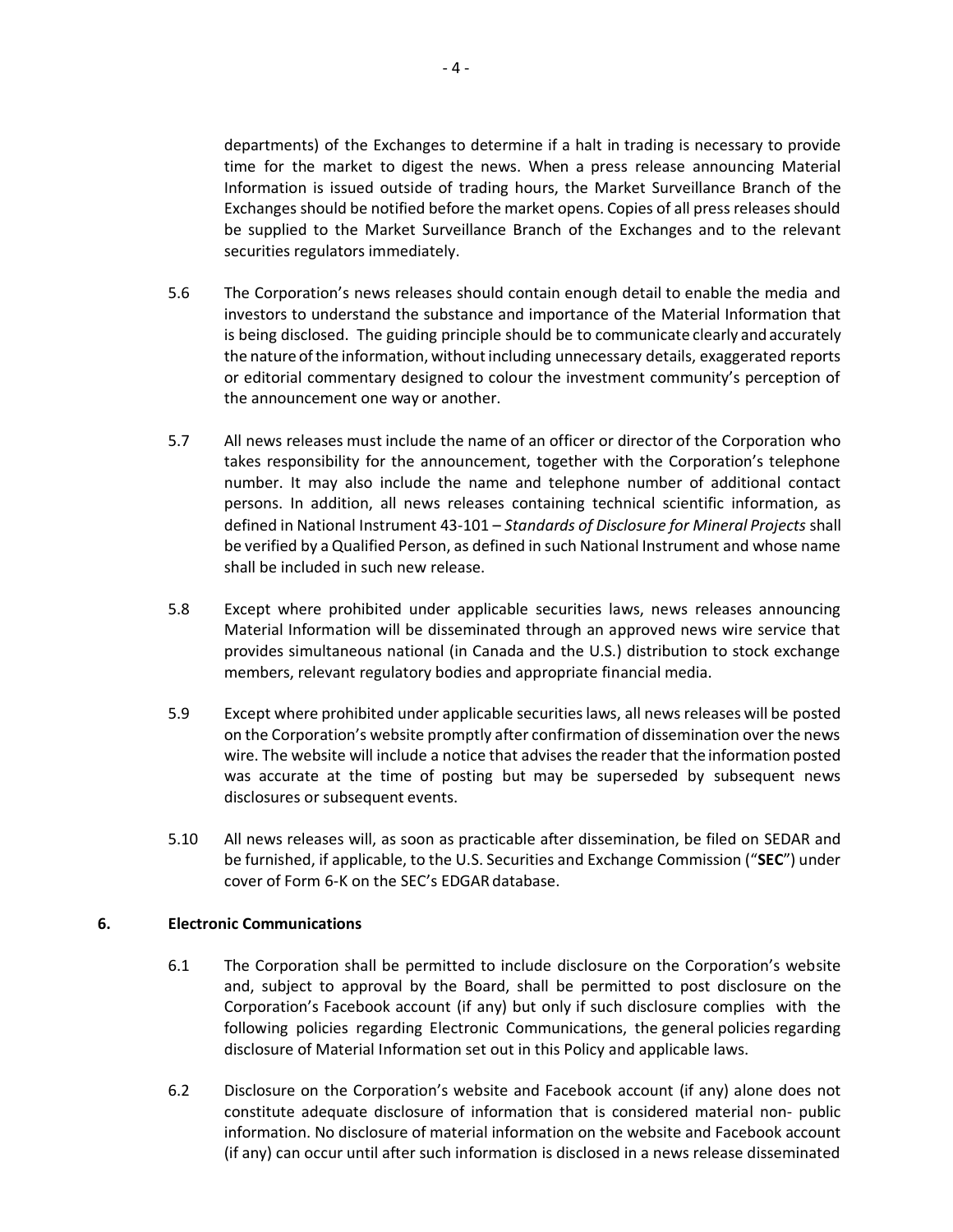in accordance with Section 5.9 or disclosed with the filing of the equivalent disclosure document on the Corporation's profile on [www.sedar.com.](http://www.sedar.com/)

- 6.3 The Corporation's website and Facebook account (if any) shall include a notice that advises the reader that the information posted was accurate at the time of posting but may be superseded by subsequent disclosures, including disclosures on the Corporation's profile on [www.sedar.com. A](http://www.sedar.com/)s much as practical, all data posted to the website and Facebook account (if any) shall show the date that such material was posted. Any material changes in information must be updated in a timelymanner.
- 6.4 All documents posted to the Corporation's Facebook account (if any) must be approved by the Board prior to posting and must include the Forward-Looking statement cautions required by applicable laws and described in Section 13 of this Policy.
- 6.5 Links from the Corporation's website and Facebook account (if any) to a third-party website must be approved by a member of the Board. Any such links will include a notice that advises the reader that he or she is leaving the Corporation's website and that the Corporation is not responsible for the contents of the other site.
- 6.6 The Corporation shall not post financial analyst reports on the Corporation website as to do so may create the impression that the Corporation endorses the contents of the reports.
- 6.7 Board Members, Officers, Employees and Contractors must not partake in any discussion or post any information relating to the Corporation or any of its subsidiaries or trading in securities of the Corporation in: internet chat rooms; blogs; newsgroups; bulletin boards; social media; or other similar online forums. Board Members, Officers, Employees and Contractors should advise the Board if they are aware of any discussion of information of the Corporation in a chat room, newsgroup or bulletin board.
- 6.8 Response to electronic inquiries will be the responsibility of the person or persons within the Corporation designated by the Spokespersons for that purpose. The information contained in any responses to electronic inquiries must be restricted to information, statements and policy positions already disclosed by the Corporation and therefore already in the public domain.

## **7. Conference Calls**

A conference call/ webcast may be held with members of the investment community to discuss quarterly or annual financial and operating results or major material corporate developments. The Corporation will announce the date and time of the conference call/webcastin advance on its website and in a news release containing all relevant details for participating in or listening to the call/webcast as well as a general description of what is to be discussed.

At the beginning of the call/webcast, a Corporation spokesperson will provide appropriate cautionary language with respect to any forward-looking information and will direct participants to publicly available documents containing the assumptions, sensitivities and a full discussion of the risks and uncertainties that could cause actual results to differ materially from a conclusion, forecast or projection in forward-looking information and of the relevant material factors or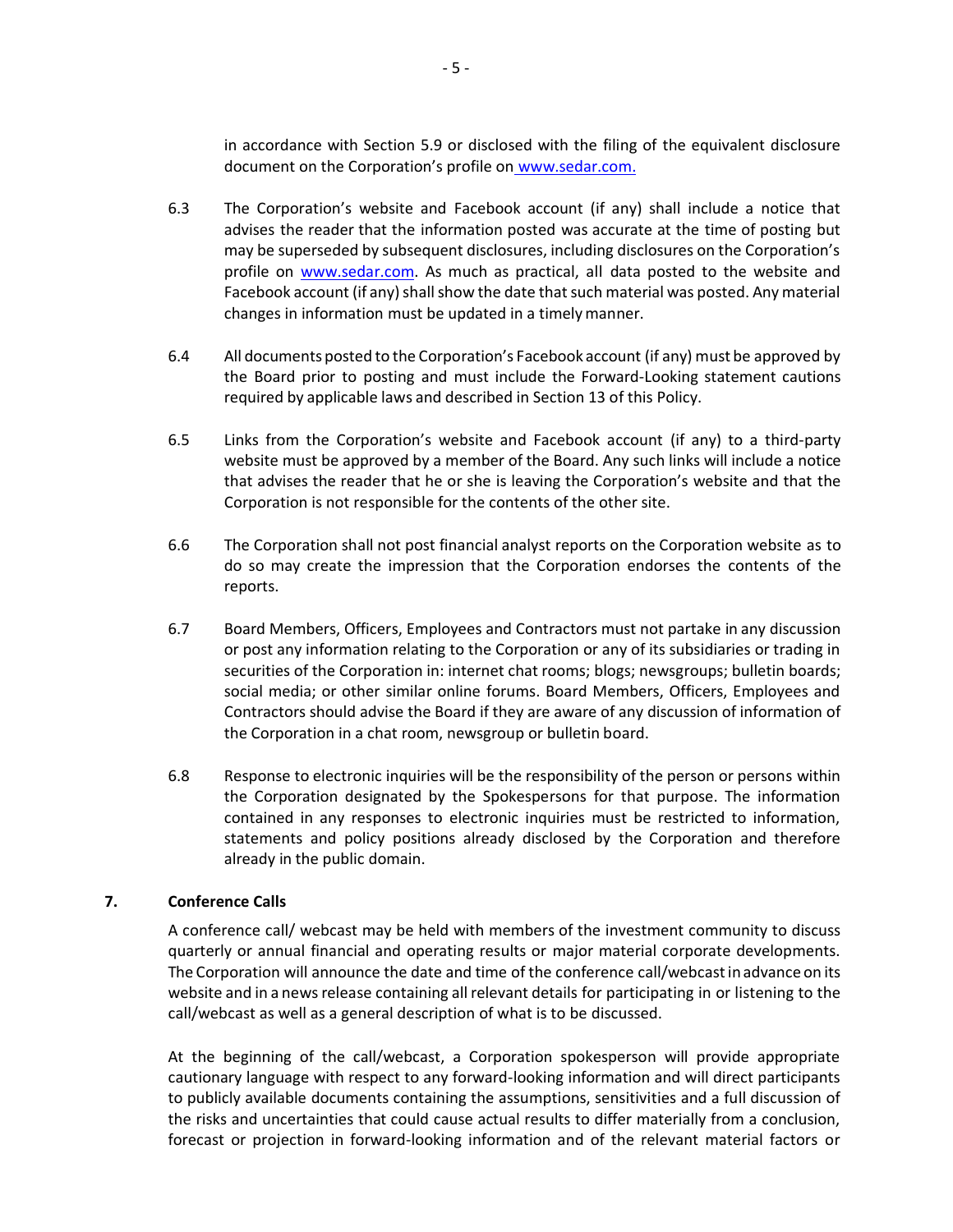assumptions applied in arriving at a conclusion or making a forecast or projection contained in oral forward-looking information.

After the call/webcast, the CEO and CFO, and other members of management who participated will conduct a debriefing session. If such debriefing identifies any inadvertent selective disclosure of previously Undisclosed Material Information, the Corporation will promptly disclose such information via news release. Written material made available to participants in the conference call will also be posted on the website for others to view.

### **8. Reviewing Analyst Draft Reports and Models**

It is the Corporation's policy that upon request it may review draft analyst research reports or financial models solely for factual accuracy based on publicly disclosed information. The Corporation will not confirm, or attempt to influence, an analyst's opinions or conclusions.

Analyst reports are proprietary products of the analysts' firms. Re-circulating a report by an analyst may be viewed as an endorsement by the Corporation of the report. Forthese reasons, the Corporation will not provide analyst reports through any means to persons outside of the Corporation, including posting such information on its website. The Corporation may post on its website a complete list, regardless of the recommendation, of all the investment firms and analysts of which it is aware who provide research coverage on the Corporation.

### **9. Rumours**

The Corporation shall not comment, affirmatively or negatively, on rumours. This also applies to rumours on the Internet. Spokespersons will respond consistently to those rumours, saying "*It is our policy not to comment on market rumours or speculation.*" If an Exchange or a securities regulatory authority request that the Corporation make a statement in response to a market rumour, the Board will consider the matter and make a recommendation to the Spokespersons as to the nature and context of any response.

## **10. Confidentiality of Undisclosed Material Information**

- 10.1 "**Undisclosed Material Information**" of the Corporation is the Material Information about the Corporation, including all financial information, that has not been "**Generally Disclosed**": that is, disseminated to the public by way of a news release together with the passage of a reasonable amount of time (24 hours, unless otherwise advised that the period is longer or shorter, depending on the circumstances) for the public to analyze the information.
- 10.2 Where the immediate disclosure of Material Information concerning the business and affairs of the Corporation would be unduly detrimental to the interests of the Corporation, its disclosure may be delayed and kept confidential temporarily in accordance with applicable securities laws of Canada and the U.S. and applicable rules of the Exchanges (e.g., in some cases, immediate disclosure may be required by an Exchange in the event of unusual market activity or rumours). Keeping information confidential can only be justified where the potential harm to the Corporation or to investors caused by immediate disclosure may reasonably be considered to outweigh the undesirable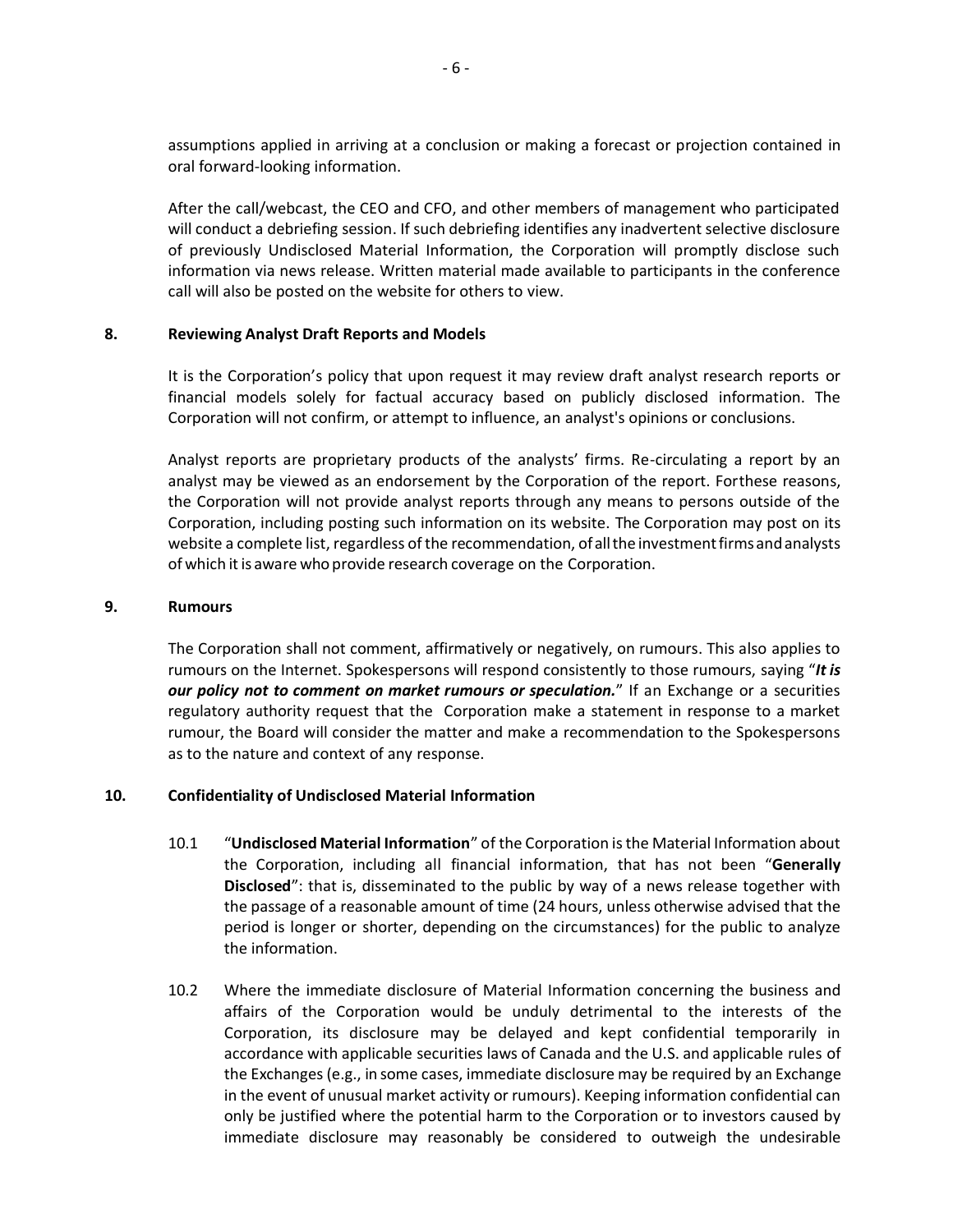consequences of delayingdisclosure.

Examples of circumstances in which disclosure might be unduly detrimental to the interests of the Corporation include:

- Where the release of information would prejudice the ability of the Corporation to pursue specific and limited objectives or to complete a transaction or series of transactions that are underway.
- Where the disclosure of the information would provide competitors with confidential corporate information.
- Where the disclosure of information concerning the status of ongoing negotiations would prejudice the successful completion of those negotiations.
- Where the disclosure of information includes the names of, or reference to, partners who have not yet exercised their contractual right to comment on such disclosure and their commentmay benefitthedisclosure by improving its clarity or accuracy.

All decisions to keep Material Information confidential must be made by the Board. In certain circumstances, the existence of Undisclosed Material Information may require special regulatory filings. Accordingly, when in doubt legal counsel's advice must be sought.

- 10.3 Any person to whom this Policy applies and who has knowledge of Undisclosed Material Information must treat the Material Information as confidential until the Material Information has been Generally Disclosed.
- 10.4 Undisclosed Material Information shall not be disclosed to anyone except in the necessary course of business. For greater certainty, disclosing Undisclosed Material Information to persons providing advisory services to the Corporation in connection with, or participating with, the Corporation in a transaction shall be considered in the necessary course of business. If Undisclosed Material Information has been disclosed in the necessary course of business, anyone so

informed must clearly understand that it is to be kept confidential, and, in appropriate circumstances, execute a confidentiality agreement. Schedule "C" attached hereto lists circumstances where securities regulators believe disclosure may be in the necessary course of business. When in doubt, all persons to whom this Policy applies must consult with a member of the Board to determine whether disclosure in a particular circumstance is in the necessary course of business. For greater certainty, disclosure to analysts, institutional investors, other market professionals and members of the press and other media will not be considered to be in the necessary course of business. "**Tipping**", which refers to the disclosure of Undisclosed Material Information to third parties outside the necessary course of business, is prohibited.

10.5 In order to prevent the misuse of inadvertent disclosure of Undisclosed Material Information, the procedures set forth below should be observed at alltimes: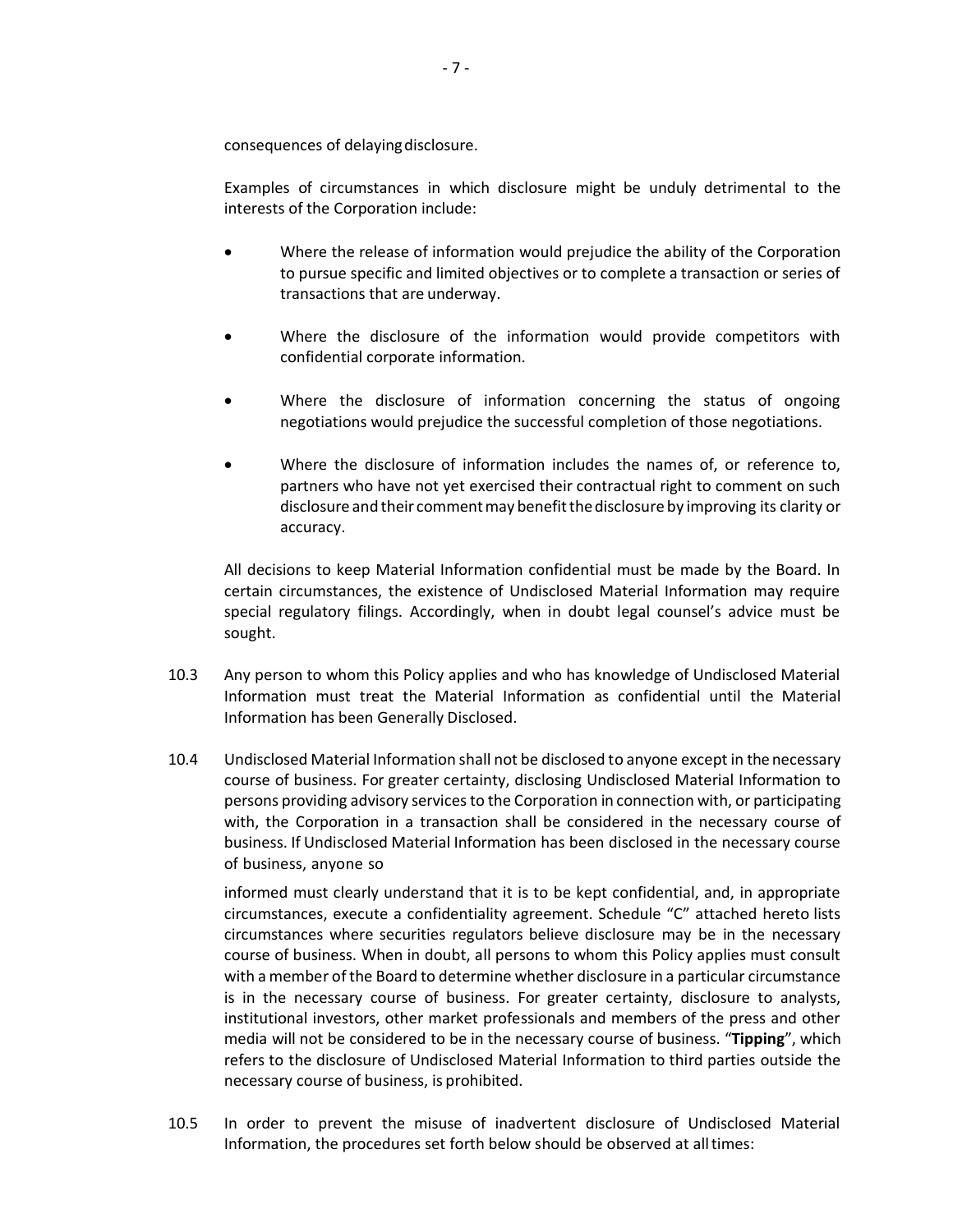- Documents and files containing confidential information should be kept in a safe place to which access is restricted to individuals who "need to know" that information in the necessary course of business and code names or passwords should be used if necessary;
- Electronic files stored on computers or other devices should be secure to the extent reasonably practicable, including through the use of passwords, automatic sleep/hibernation/shutdowns, security software and other means to prevent breaches of confidentiality, theft or spying
- Confidential matters should not be discussed in places or in manners where the discussion may be overheard;
- Avoid reading of confidential documents on smart phones or other personal digital assistant devices in public places;
- Accompanying visitors and ensuring that they are not left alone in offices containing confidential information;
- Maintaining confidentiality of information inside the office as well as outside of the office;
- Transmission of documents containing Undisclosed Material Information by electronic means will be made only where it is reasonable to believe that the transmission can be made and received under secure conditions such as a dedicated server;
- Unnecessary copying of documents containing Undisclosed Material Information must be avoided and extra copies of documents must be promptly removed from meeting rooms and work areas at the conclusion of the meeting and must be destroyed if no longer required; and
- In certain circumstances the Board may assign a "code name" to confidential information. Employees should utilize the "code name" at all times when discussing the confidential information. Printed documents containing confidential information shall be stored in a secured cabinet and access to these documents on the Corporation's computer network must be restricted.
- 10.6 In the event that:
	- (a) confidential information is divulged in any manner (other than in the necessary course of business or in respect of a confidential filing with an Exchange or securities regulatory authorities); or
	- (b) rumours that are correct in whole or in part respecting confidential information are circulated;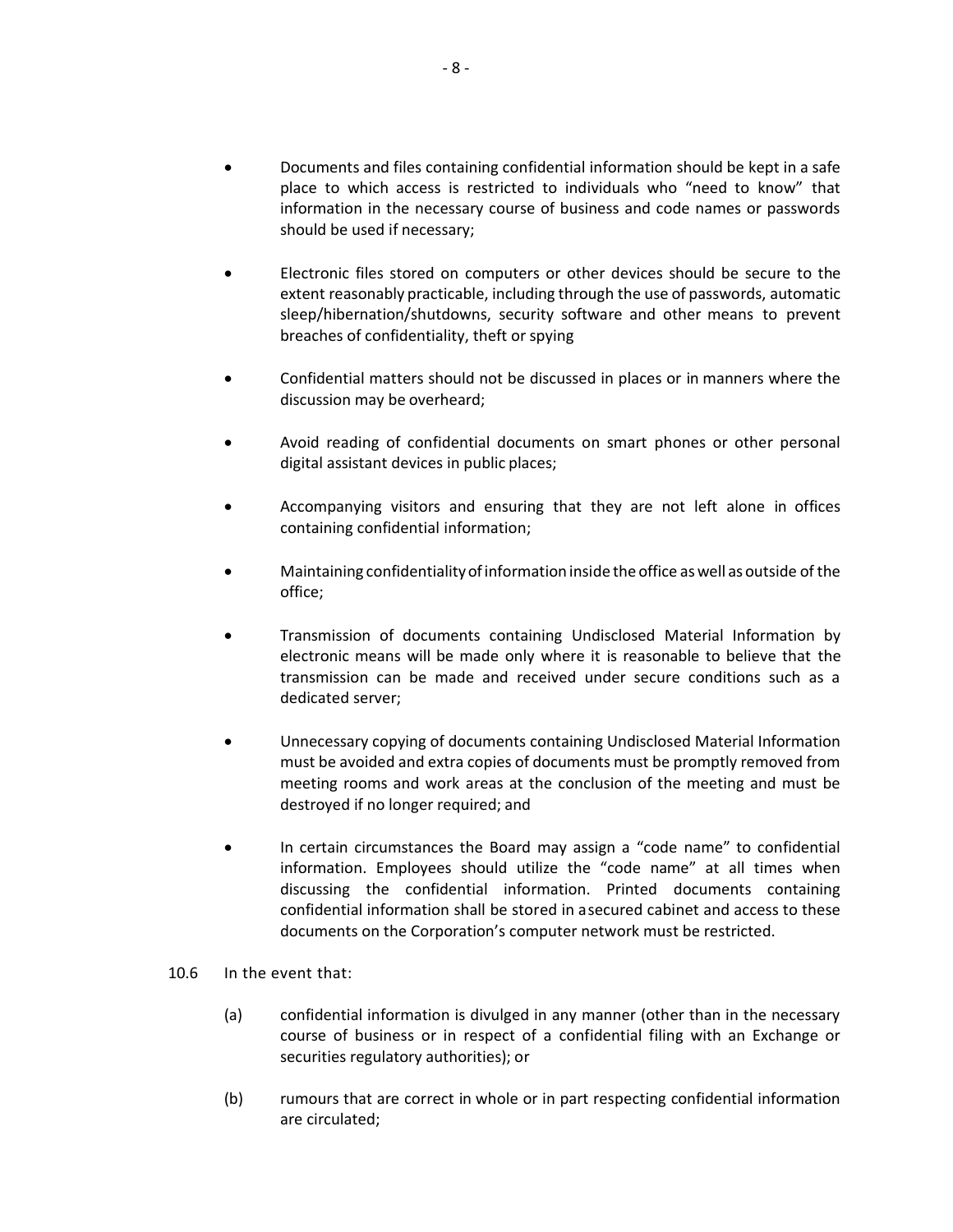the Corporation is required to make an immediate announcement on the matter. The Exchanges must be notified of the announcement in advance in the usual manner. This includes contacting the applicable Exchange and may require requesting that trading be halted pending the issuance of a news release. Where a rumour is circulated that is incorrect, the Corporation must notify the applicable Exchange upon becoming aware of the rumour, and the Corporation will, at the request of the Exchange, make a public, clarifying statement regarding the rumour if market activity indicates that trading is being influenced by the rumour.

### **11. Quiet Period**

- 11.1 The Corporation may determine that it is appropriate for the Corporation to observe "**Quiet Periods**", during which time comments with respect to the Corporation's current operations or expected results will not be provided to analysts, investors or other market professionals. This is in order to avoid the potential for improper selective disclosure. For example, a Quiet Period might run between the end of a drill program and the release of the drill results. The Corporation need not stop all communications with analysts or investors during the Quiet Period. However, communications should be limited to responding to inquiries concerning publicly available or nonmaterial information, and no Undisclosed Material Information, Forward-Looking Information or Earnings Guidance can be provided during the Quiet Period.
- 11.2 Once the Corporation reachesthe stage where its quarterly and/or annual financial results become material**,** it will institute the observation of a quarterly Quiet Period during which it will not initiate any meetings or telephone contacts with analysts and investors and no discussion on earnings will take place. Subject to the discretion of the Board, each Quiet Period will (1) commence two weeks before the date of any regularly scheduled release of annual and/or quarterly financial information, and (2) end when the earnings for that quarter or year have been Generally Disclosed by way of a news release. This Quiet Period does not preclude the Corporation from responding to inquiries concerning publicly available or non-material information.

During a Quiet Period, Spokespersons must not provide any future-oriented information about the Corporation's business, prospective business, operations or capital, including future-oriented financial information (as that term is defined under applicable securities law) (collectively, "**Forward-Looking Information**") which relates to expected revenues, net income or profit, earnings per share, expenditure levels, and other information commonly referred to as earnings guidance (collectively, "**Earnings Guidance**") or comments with respect to the financial results for the current fiscal quarter or current fiscal year.

- 11.3 Notwithstanding the restrictions in ss. 11.1, 11.2 and 11.3, the Corporation may Generally Disclose Forward-Looking Information during the Quiet Period when the Forward-Looking Information constitutes Undisclosed Material Information. During a Quiet Period, Spokespersons may respond to unsolicited inquiries about information either that is not Material Information or information that has been Generally Disclosed.
- 11.4 Project oriented Forward-Looking Information that is unaffected by quarterly or annual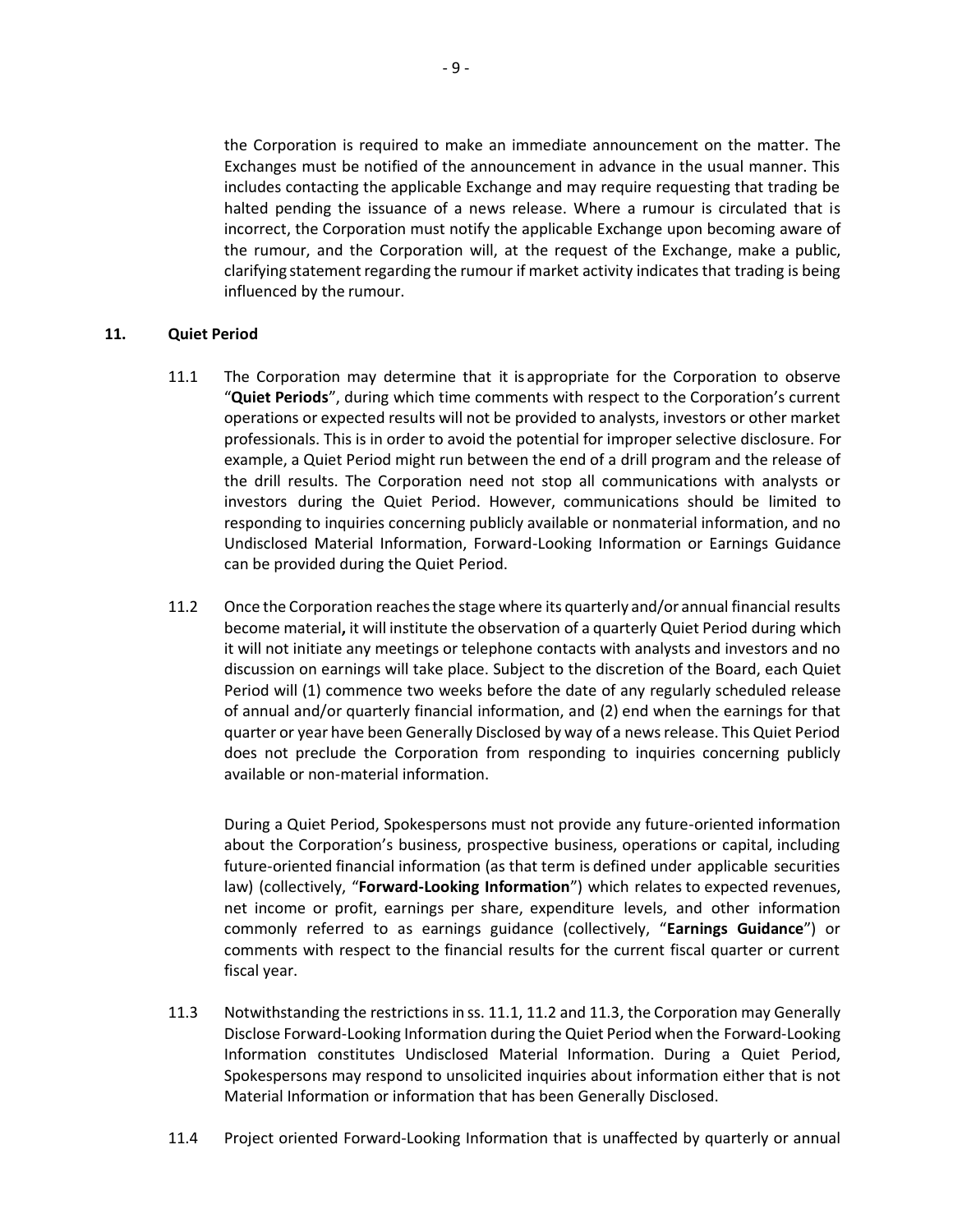financial results of the Corporation, such as, without limitation, scoping studies, prefeasibility studies and feasibility studies, that are already Generally Disclosed can continue to be disclosed in the normal course of business during the Quiet Period provided that no information, such as without limitation, per share data, is disclosed that would be affected by annual or quarterly results.

## **12. Avoiding Selective Disclosure**

- 12.1 Undisclosed Material Information is required to be generally disclosed to the public and shall not be separately or selectively disclosed to any person or corporation (in an interview with an analyst or in a telephone conversation with an investor or otherwise) prior to it being disclosed generally to the public. However, a corporation may selectively disclose Undisclosed Material Information to certain persons prior to general disclosure to the public if (i) such selective disclosure is necessary in the course of business and (ii) such person or Corporation is bound by an express confidentiality agreement or owes the corporation a duty of trust or confidence with respect to such information.
- 12.2 When participating in shareholder meetings, news conferences, analysts' conferences and private meetings with analysts, Spokespersons must only disclose information that either: (1) is not Material Information; or (2) is Material Information but has previously been Generally Disclosed. For greater certainty, acceptable topics of discussion include the Corporation's business prospects (subject to the provisions of Section 11 of this Policy), the business environment, management's philosophy and long-term strategy. Any selective disclosure of Undisclosed Material Information, including Earnings Guidance, is notpermitted.
- 12.3 To protect against selective disclosure, the following procedures should be followed:
	- Spokespersons who are participating in shareholder meetings, news conferences, analysts' conferences and private meetings with analysts should consider prior to such meeting or conference their proposed comments and should consider their proposed answers to anticipated questions;

Those scripts shall be reviewed by the Board before the meeting or conference and any Undisclosed Material Information that is contained in the script must be Generally Disclosed before the meeting or conference or deleted from the script if it is premature for the Undisclosed Material Information to be Generally Disclosed, as determined by a minimum of one member of the Board plus either be the Chief Executive Officer of the Chief Financial Officer; and

- The Board shall meet as circumstances dictate, including to review the Corporation's disclosure compliance system.
- 12.4 After each shareholder meeting, news conference, analysts' conference or private meeting with analysts, the Corporation's participants should normally meet and review the disclosures made during the course of the meeting or conference to determine if any Undisclosed Material Information was unintentionally disclosed. See also section 7 above.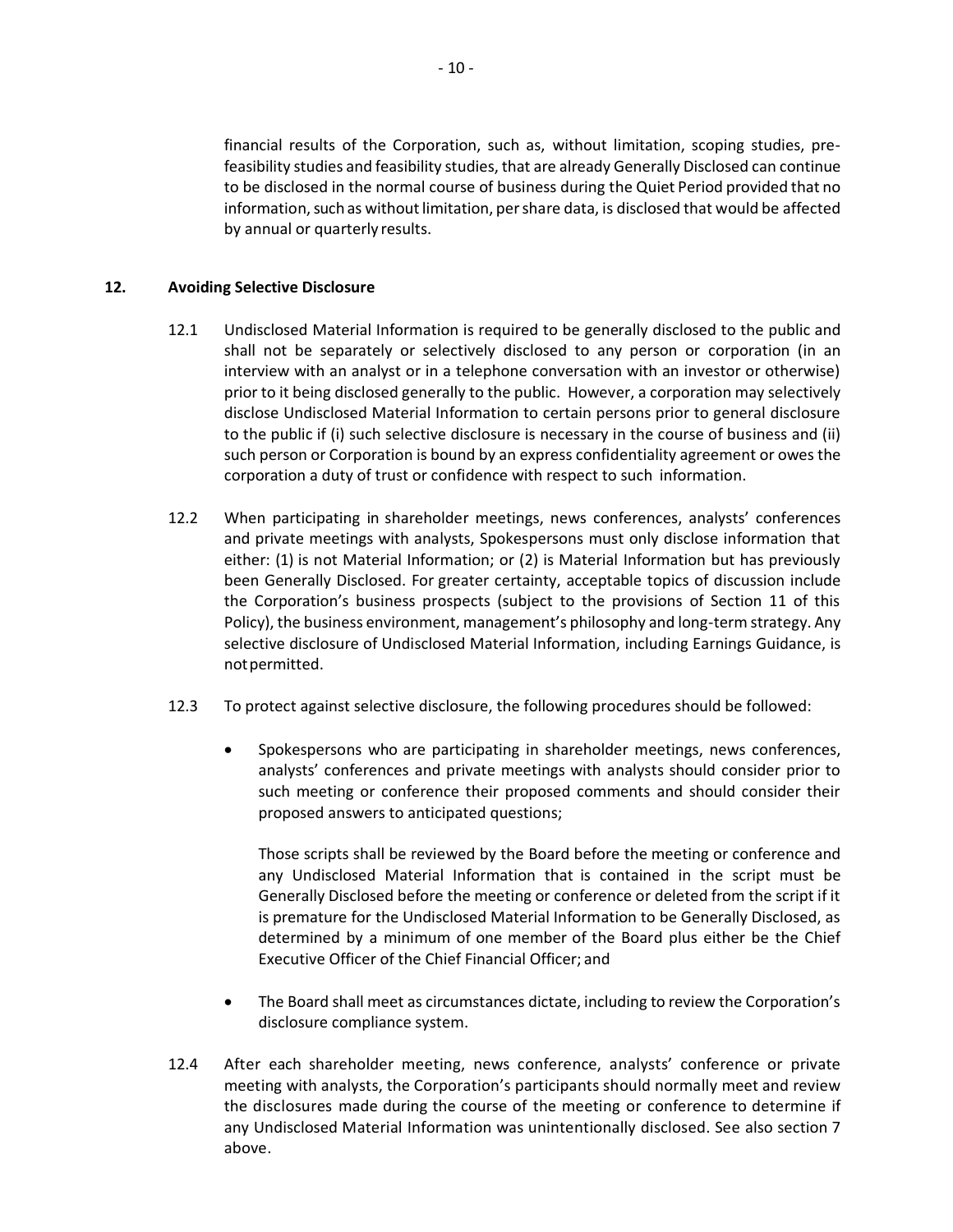- 12.5 If Undisclosed Material Information was disclosed (other than in the necessary course of business or in respect of a confidential filing with an Exchange or securities regulatory authorities), the participants must advise a member of the Board, who shall take immediate steps to ensure that the information is Generally Disclosed in accordance with the requirements of the Exchanges and/or securities regulatory authorities.
- 12.6 Pending the Material Information beingGenerallyDisclosed,the Corporationmust contact the parties to whom the Material Information was disclosed and inform them: (1) that the information is Undisclosed Material Information; and (2) of their legal obligations with respect to the Material Information.

### **13. Forward-Looking Information**

- 13.1 The Corporation may from time to time give Earnings Guidance or any other Forward-Looking Information through voluntary disclosure by way of a news release, provided that the cautionary language described in Section 13.2 accompanies the information.
- 13.2 If Forward-Looking Information is Generally Disclosed:
	- the information must be clearly stated to be forward-looking;
	- the factors and assumptions that were used to arrive at the Forward-Looking Information must be clearly described;
	- the factors that could cause actual results to differ materially must be clearly stated, and should be presented with a reasonably possible range of outcomes, a sensitivity analysis or other qualitative analysis that will assist in assessing the related risks; and
	- The information will be accompanied by a statement thatthe information is stated as of the current date and subject to change after that date, and the Corporation disclaims any intention to update or revise this statement of forward-looking information, whether as a result of new information, future events or otherwise, except as required by applicable laws.

### **14. Trading of Securities of the Corporation**

- 14.1 "**Insider Trading**", which refers to Persons in a Special Relationship with the Corporation purchasing or selling or otherwise monetizing securities of the Corporation while in possession of Undisclosed Material Information, is prohibited.
- 14.2 In addition to Section 14.1, Board Members, Officers and Head Office Employees shall not purchase or sell or otherwise monetize securities of the Corporation when there is a "**Blackout Period**" in effect, other than pursuant to a pre-approved trading plan that complies with SEC Rule 10b5-1, provided such trading plan: (1) is in writing; (2) was submitted to the Corporation for review prior to its adoption; and (3) was not adopted during a Blackout Period or at a time when the person was in possession of material nonpublic information.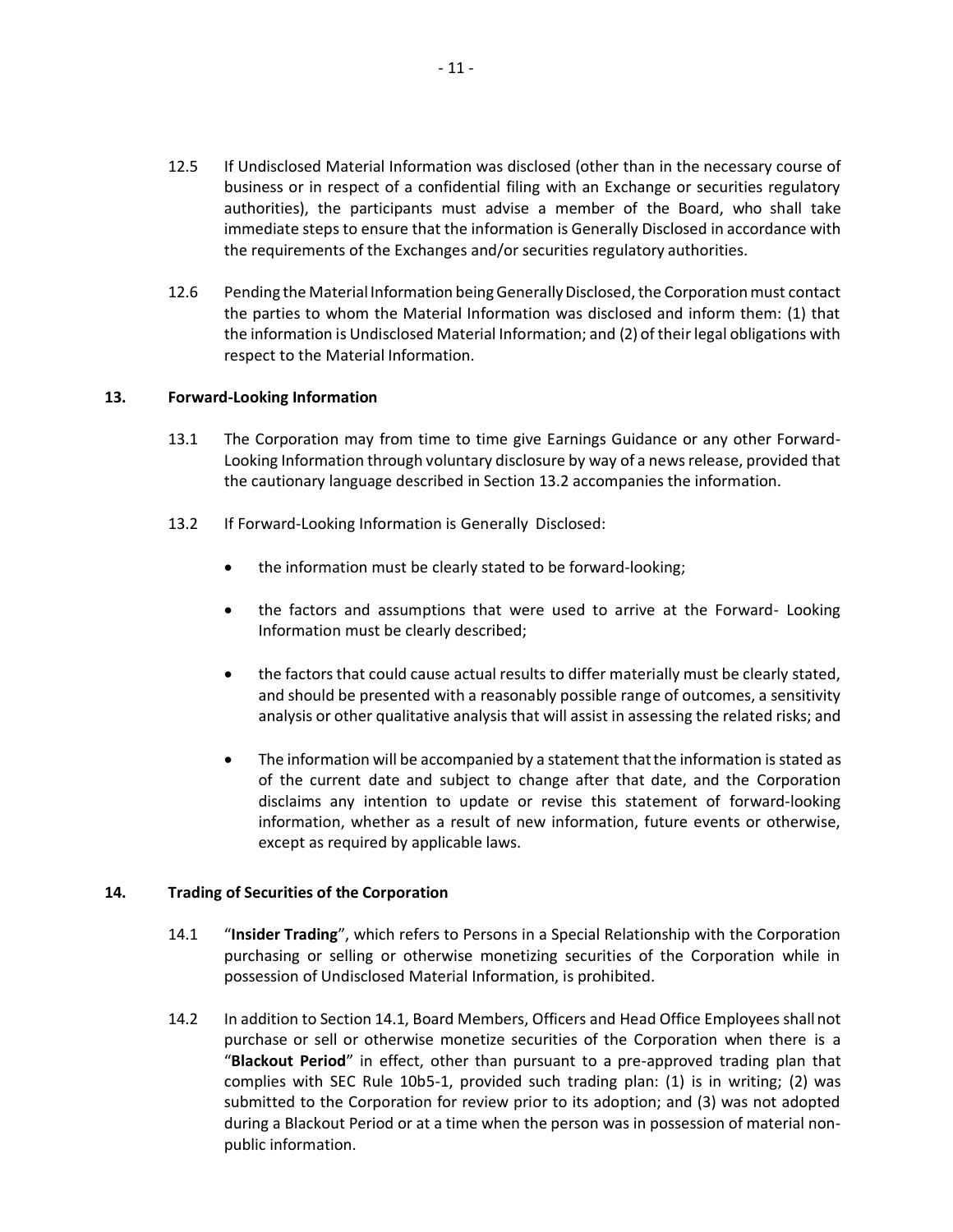"**Blackout Period**" means any period designated as a Blackout Period by the Board and communicated to those persons to whom this Policy applies. Blackout Periods may be imposed generally for everyone in the Corporation or selectively depending on access to information by subsets of persons. Blackouts will usually be imposed during Quiet Periods.

In the circumstances where the Board determines a Blackout Period is required a confidential memo will be sent to all persons subject to this Policy informing them that a Blackout Period is in effect and that no trading in the Corporation's securities is to occur until further notice. No reason for the Blackout Period will be provided.

In addition, no person subject to a Blackout Period shall inform anyone notsubject to the blackout that a Blackout Period is in effect as a result of particular events or developments.

- 14.3 Notwithstanding Section 14.2, a Board Member, Officer, Employee and Contractor may purchase or sell securities during a Blackout Period with the prior written consent of the CEO. The CEO will grant permission to purchase or sell during a Blackout Period only where permitted by applicable securities laws.
- 14.4 Certain types of trades in securities of the Corporation by Board Members, Officers and Head Office Employees can raise particular concerns about potential breaches of applicable securities law or that the interests of the persons making the trade are not aligned with those of the Corporation. Board Members, Officers and Head Office Employees are therefore prohibited at any time from, directly or indirectly, undertaking any of the following activities:
	- speculating in securities of the Corporation, which may include buying with the intention of quickly reselling such securities, or selling securities of the Corporation with the intention of quickly buying such securities(other than in connection with the acquisition and sale of shares issued under the Corporation's stock option plan or any other Corporation benefit plan or arrangement);
	- short selling a security of the Corporation or any other arrangement that results in a gain only if the value of the Corporation's securities declines in the future;
	- selling a "call option" giving the holder an option to purchase securities of the Corporation other than to close out a previously held position; and
	- buying a "put option" giving the holder an option to sell securities of the Corporation other than to close out a previously held position.

For greater certainty Board Members, Officers and Head Office Employee are permitted to buy "call options" and sell "put options" provided that such persons are not otherwise prohibited by this Policy from trading in securities of the Corporation at the time of such purchase or sale.

### **15. Trading in Securities of Other Companies**

In addition, it is the policy of the Corporation that any Board Member, Officer, Employee or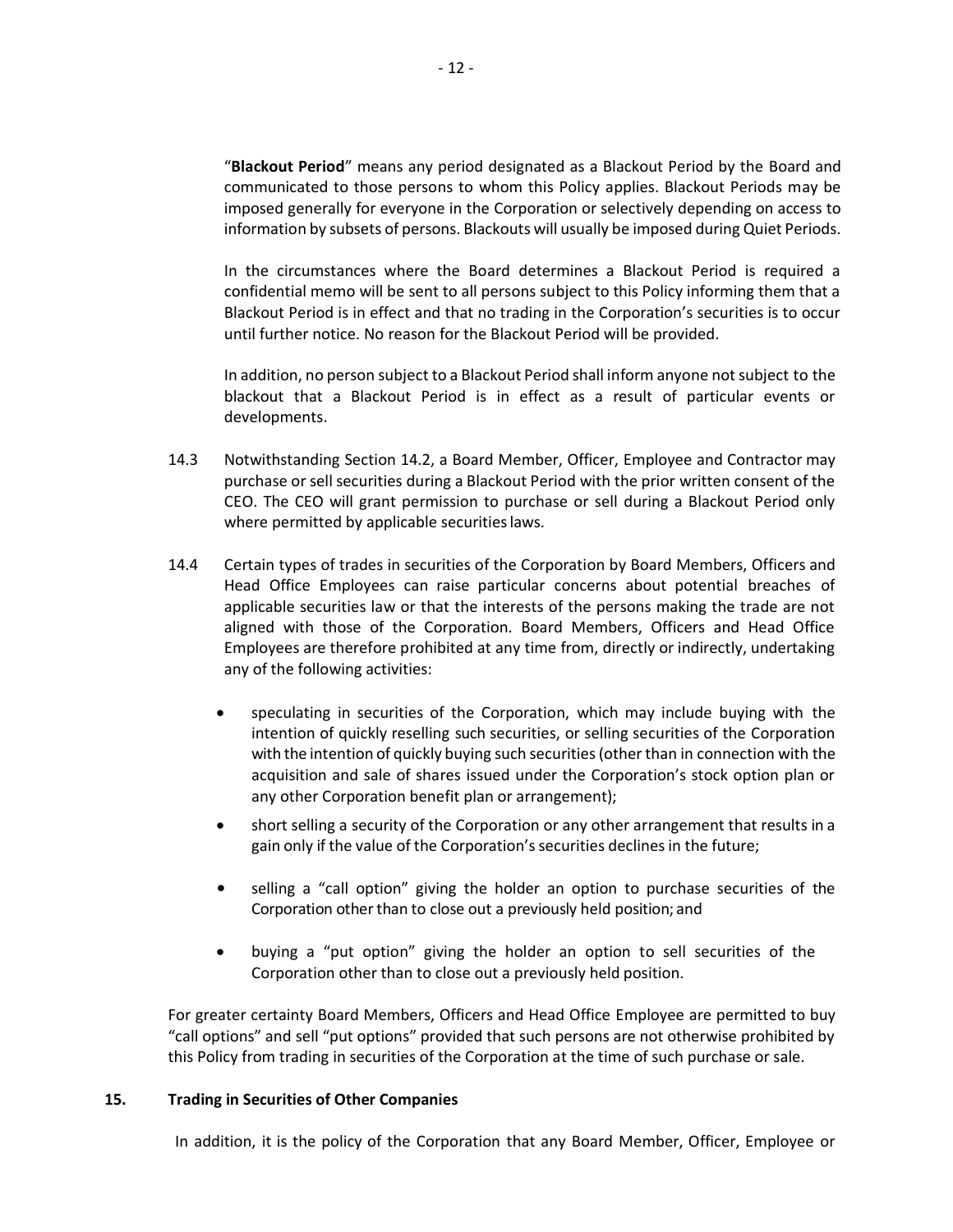Contractor who, in the course of working for the Corporation, learns of material non- public information about a publicly traded company with which the Corporation does business, including a customer or supplier of the Corporation, must not trade in that company's securities until the information becomes public or is no longer material. The restrictions set out in this Policy apply with respect to both trading in the securities of another company while in possession of such information and communicating such information.

### **16. Post-Termination Transactions**

Sections 10, 14.1 and 15 of this Policy continue to apply to transactions in Corporation securities by Board Members, Officers, Employees or Contractors even after termination of employment or service of such persons. If any of these persons is in possession of Undisclosed Material Information at the time of termination of that person's employment or service with the Corporation, that person may not trade in Corporation securities until that information has become public or is no longer material.

### **17. Insider Trade Reports; U.S. Beneficial Ownership Reporting Requirements**

17.1 An Insider of the Corporation is required to file an initial insider report within ten (10) days of becoming an Insider and subsequent insider reports within five (5) days following any change in its interest in any securities of the Corporation. If an Insider of the Corporation does not own or have control over or direction over securities of the Corporation, or if ownership or direction or control over securities of the Corporation remains unchanged from the last report filed, a report is not required.

In addition, U.S. law imposes reporting requirements on persons who acquire beneficial ownership (as such term is defined in Rule 13d-3 under the *U.S. Securities Exchange Act of 1934*) of more than five per cent of the Corporation's common shares. In general, such persons must file, within 10 days after such acquisition, a report of beneficial ownership with the SEC containing the information prescribed by the regulations under Section 13 of the *U.S. Securities Exchange Act of 1934*.

### **18. Penalties**

Trading on Undisclosed Material Information is a violation of applicable laws. While regulatory authorities typically concentrate their efforts on the individuals who trade, or who tip inside information to others who trade, U.S. federal securities laws also impose potential liability on companies and other "controlling persons" if they fail to take reasonable steps to prevent Insider Trading by company personnel (see "Control Person Liability" below). As a result, the Corporation may take its own disciplinary actions on Board Members, Officers, Employees or Contractors who are caught trading on Undisclosed Material Information. Such disciplinary action could involve termination of employment or implementation of a probationary period. The Corporation will also report the matter to the appropriate regulatory authorities.

The prohibition against trading on Undisclosed Material Information as set forth in Canadian and U.S. securities legislation can be enforced through a wide range of penalties, including: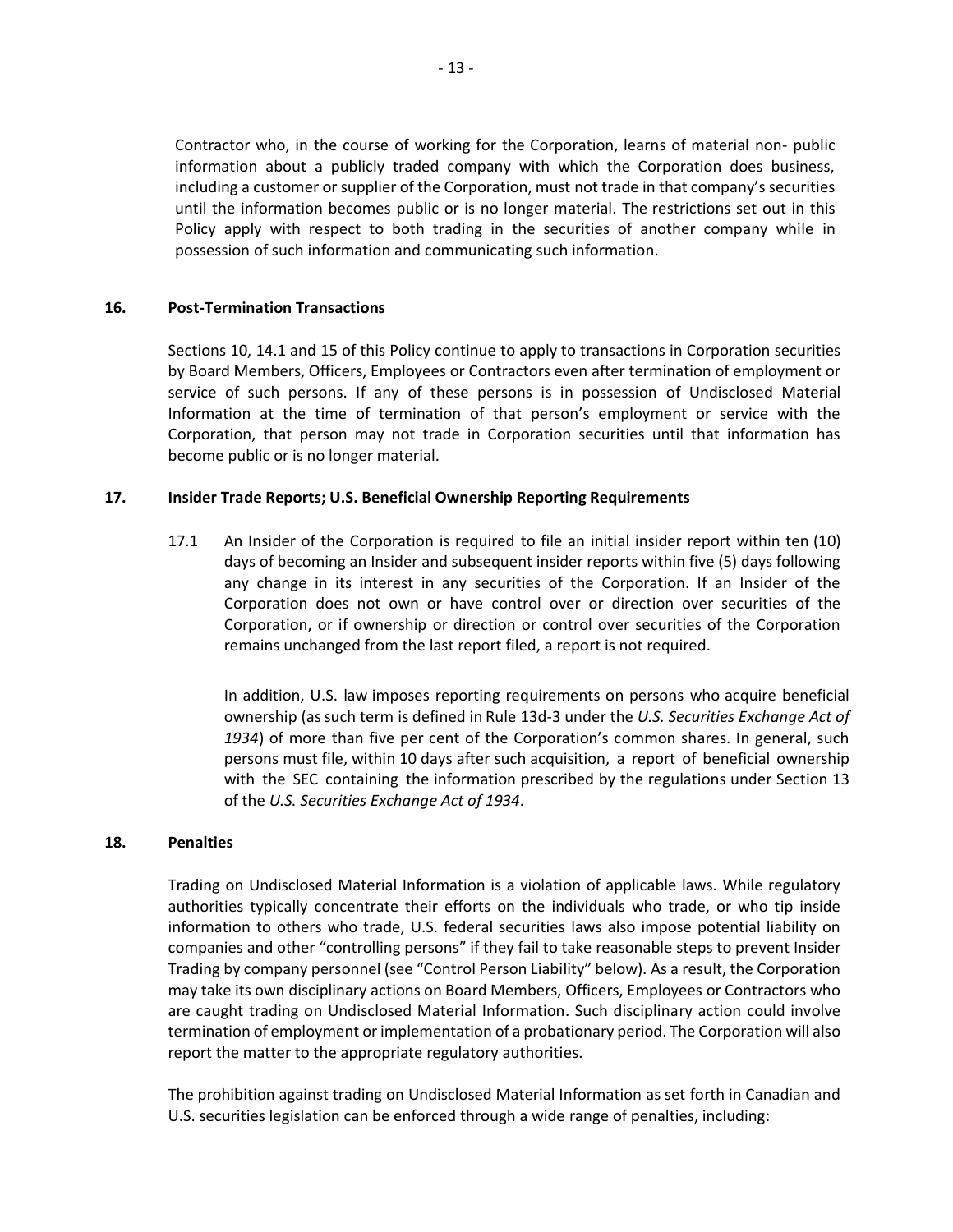- (a) fines and penal sanctions;
- (b) civil actions for damages;
- (c) criminal penalties and incarceration;
- (d) an accounting to the Corporation for any benefit or advantage received; and
- (e) administrative sanctions by securities commissions, such as cease trade orders and removal of exemptions.

## **19. U.S. "Control Person" Liability**

In the U.S., the Corporation and its supervisory personnel, if they fail to take appropriate steps to prevent illegal Insider Trading, could be subject to civil and criminal penalties.

## **20. Whistleblowing**

The foregoing obligations of confidentiality are subject to applicable whistleblower laws, which protect your right to provide information to governmental and regulatory authorities. You are not required to seek the Corporation's permission or notify the Corporation of any communications made in compliance with applicable whistleblower laws, and the Corporation will not consider such communications to violate this or any other Corporation policy or any agreement between you and the Corporation.

### **21. Acknowledgment**

Employees will be requested to sign the acknowledgement attached as Schedule "D" to this Policy.

## **Non-compliance with these policies is a serious breach of the terms and conditions of engagement and will be dealt with accordingly.**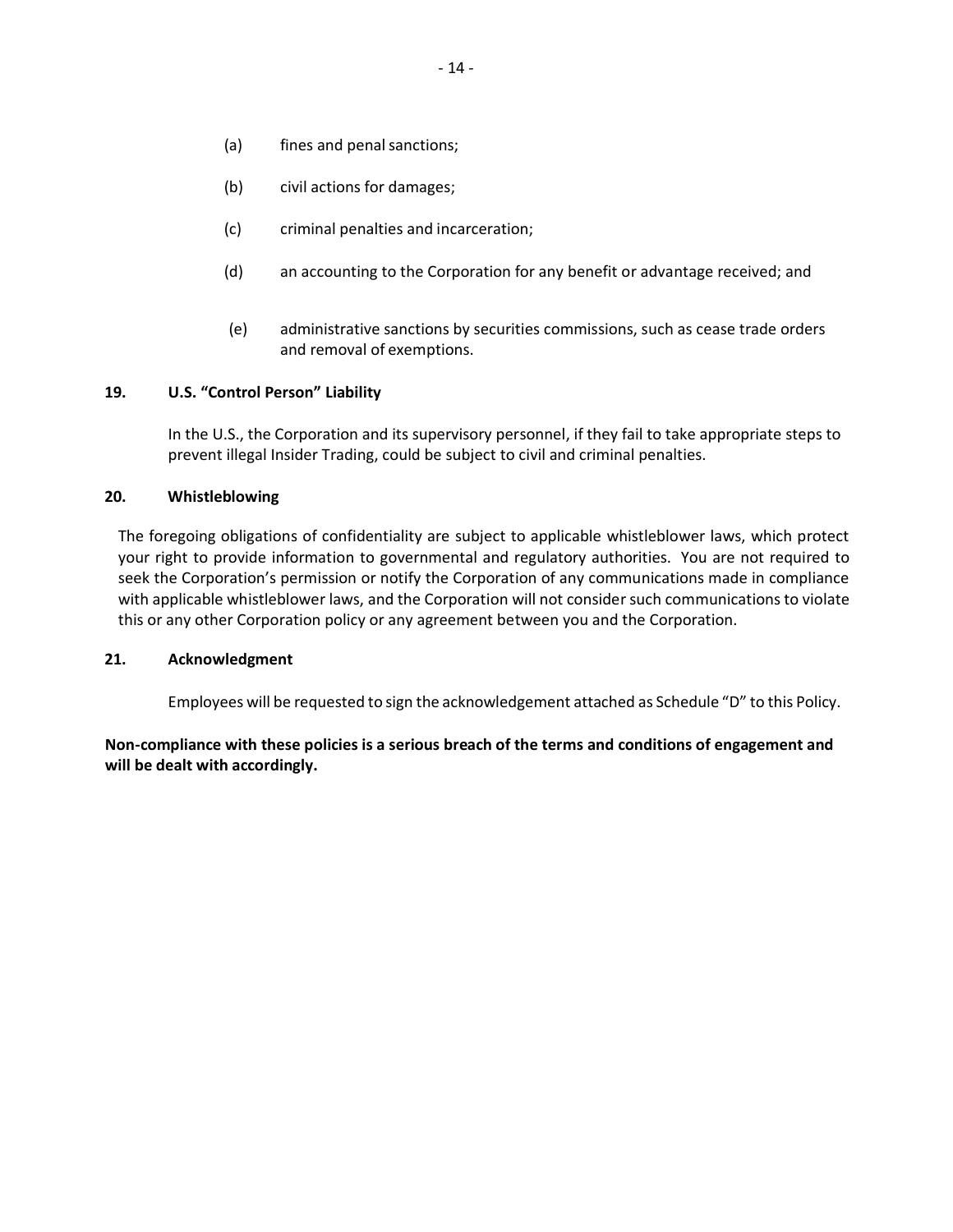## **SCHEDULE "A"**

## **Individuals and Entities to Whom this Policy Applies**

"**Board Members, Officers, Employees, Consultants and Contractors**" means a Board Member, an officer, an Employee, a Consultant or an independent contractor (who is engaged in an employee-like capacity) of the Corporation or its subsidiaries. As described below, all Board Members, Officers, Employees, Consultants and Contractors are also Persons in a Special Relationship with the Corporation.

"**Employee**" means a full-time, part-time, contract or secondment employee of the Corporation or any of its subsidiaries.

"**Head Office Employee**" means an Employee who regularly works out of the Corporation's head office location in Vancouver, British Columbia.

"**Immediate Family Member**" means any spouse, live-in partner or relative of a person who resides in the same household as that person, who does not live in that person's household but whose transactions in Corporation securities are directed by, or are subject to the influence or control of, that person (such as parents or children who consult with such person before they trade in Corporation securities; they accordingly should be made aware of the need to confer with such person before they trade in the Corporation's securities).

## "**Insider**" means:

- (1) a Board Member or a Senior Officer of the Corporation;
- (2) a person who beneficially owns, directly or indirectly, more than 10% of the voting securities of the Corporation or who exercises control or direction over more than 10% of the votes attached to the voting securities of the Corporation (a "10% Shareholder");
- (3) a Board Member or a Senior Officer of a subsidiary of the Corporation; or
- (4) a Board Member or a Senior Officer of a 10% Shareholder of theCorporation.

As described herein, all Insiders are also (1) Board Members, Officers, Employees, Consultants and Contractors and (2) Persons in a Special Relationship with the Corporation.

## **"Persons in a Special Relationship with the Corporation" means:**

- (1) each Board Member, Officer, Employee and Contractor;
- (2) each 10% Shareholder in possession of Material Information;
- (3) each Board Member, officer, employee or contractor of a 10% Shareholder in possession of Material Information;
- (4) each member of an operating or advisory committee of the Corporation or its subsidiaries;
- (5) each Board Member, officer, partner and employee of a company that is engaging in any business or professional activity with the Corporation or its subsidiaries and who routinely comes into contact with Material Information;
- (6) each person or company that learned of Material Information with respect to the Corporation from a person or company described in (1) though (5) of this definition and knew or ought reasonably to have known that the other person or company was in such a special relationship; and
- (7) any Immediate Family Member of any individual referred to in (1) through (6).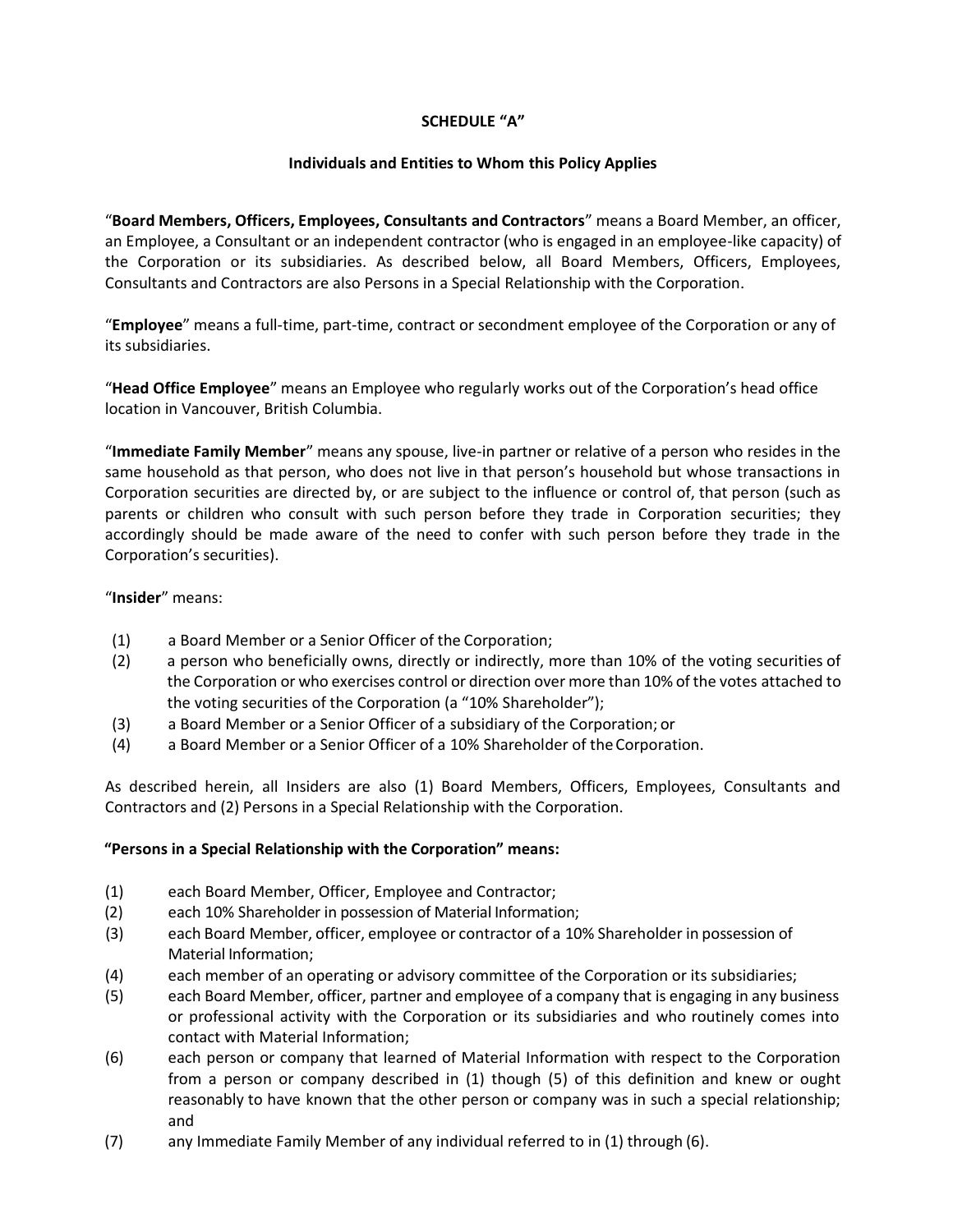A company is considered to be a "subsidiary" of another company if it is controlled by (1) that other, that other and one or more companies, each of which is controlled by that other, or two or more companies, each of which is controlled by that other; or it is a subsidiary of a company that is that other's subsidiary. In general, a company will control another company when the first company owns more than 50% of the outstanding voting securities of that other company.

## "**Senior Officer**" means:

- (1) the chair or a vice-chair of the Board or any of its subsidiaries, the President, Chief Executive Officer, Chief Financial Officer, a Vice-President, the Corporate Secretary, the Treasurer or the Managing Director of the Corporation or any of its subsidiaries or any of their operating divisions; or
- (2) any other individual who performs functions for the Corporation or any of its subsidiaries similar to those normally performed by an individual occupying any of the offices listed in (1) above.

As described herein, a Senior Officer includes: Insiders, Board Members, Officers, Employees, Consultants and Contractors and Persons in a Special Relationship with the Corporation.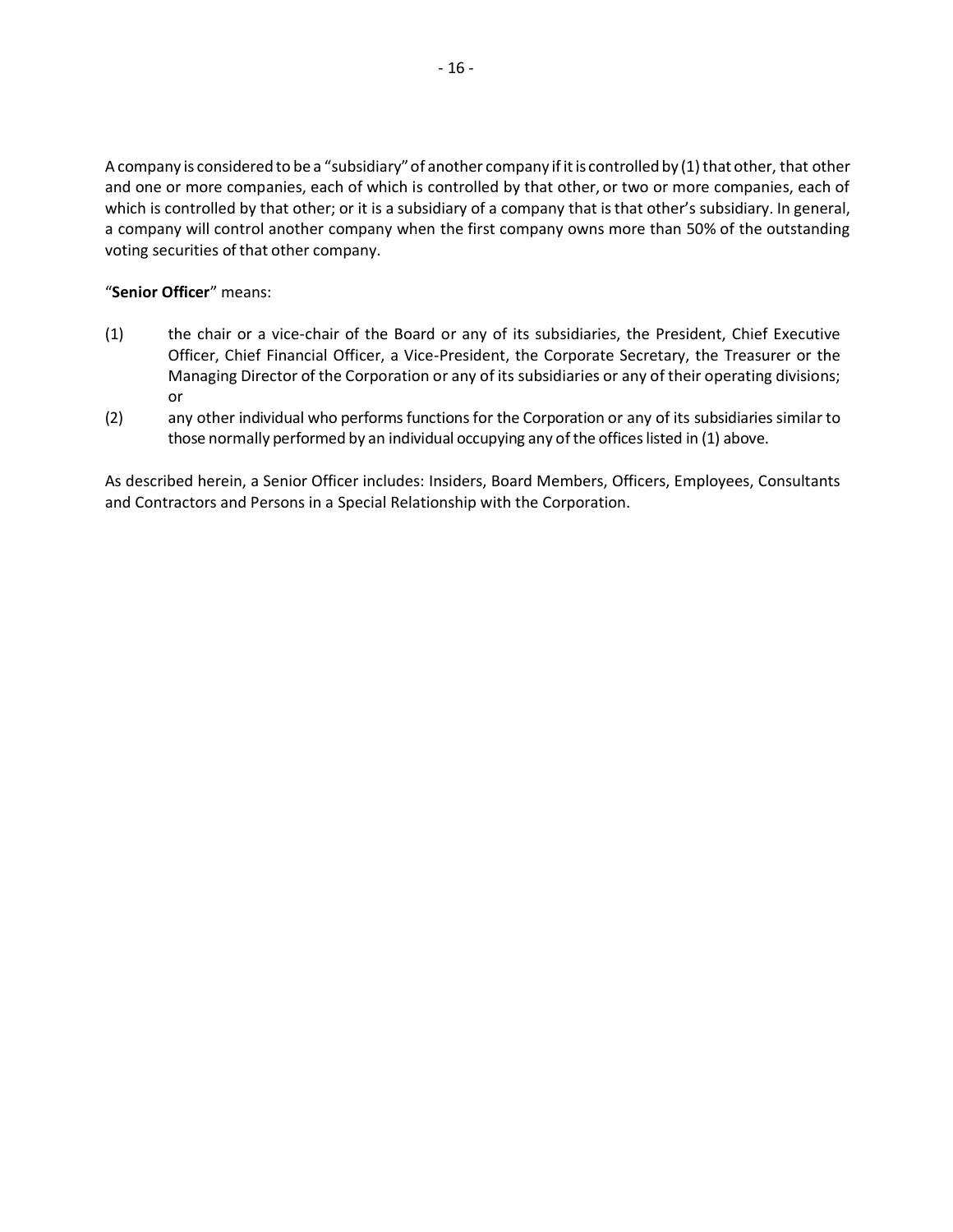## **SCHEDULE "B"**

## **Examples of Material Information**

*(Based on National Policy 51-201, TSX Venture Exchange Policy 3.3 Timely Disclosure, and Section 410 of the TSX Company Manual)*

## **Changes in corporate structure**

- changes in share ownership that may affect control of the company
- changes in corporate structure such as major reorganizations, amalgamations, or mergers
- take-over bids, issuer bids, or insiderbids

## **Changes in capital structure**

- the public or private sale of additional securities
- planned repurchases or redemptions of securities
- planned splits of common shares or offerings of warrants or rights to buy shares
- any share consolidation, share exchange, or stock dividend
- changes in a company's dividend payments or policies
- the possible initiation of a proxy fight
- material modifications to the rights of security holders

## **Changes in financial results**

- a significant increase or decrease in near-term earnings prospects
- unexpected changes in the financial results for any period
- shifts in financial circumstances, such as cash flow reductions, major asset write-offs or write- downs
- changes in the value or composition of the company's assets
- any material change in the company's accounting policies

## **Changes in business and operations**

- any development that affects the company's resources, reserves, technology, products or markets
- a significant change in capital investment plans or corporate objectives
- major labour disputes or disputes with major contractors or suppliers
- significant new contracts, products, patents, or services or significant losses of contracts or business
- significant discoveries by resource companies or significant results of exploration and/or development projects.
- changes to the Board of Directors or executive management, including the departure of the company's CEO, CFO, COO or president (or persons in equivalent positions)
- the commencement of, or developments in, material legal proceedings or regulatory matters
- waivers of corporate ethics and conduct rules for officers, directors, and other key employees
- any notice that reliance on a prior audit is no longer permissible
- de-listing of the company's securities or their movement from one quotation system or exchange to another

## **Acquisitions and dispositions**

- significant acquisitions or dispositions of assets, property or joint venture interests
- acquisitions of other companies, including a take-over bid for, or merger with, anothercompany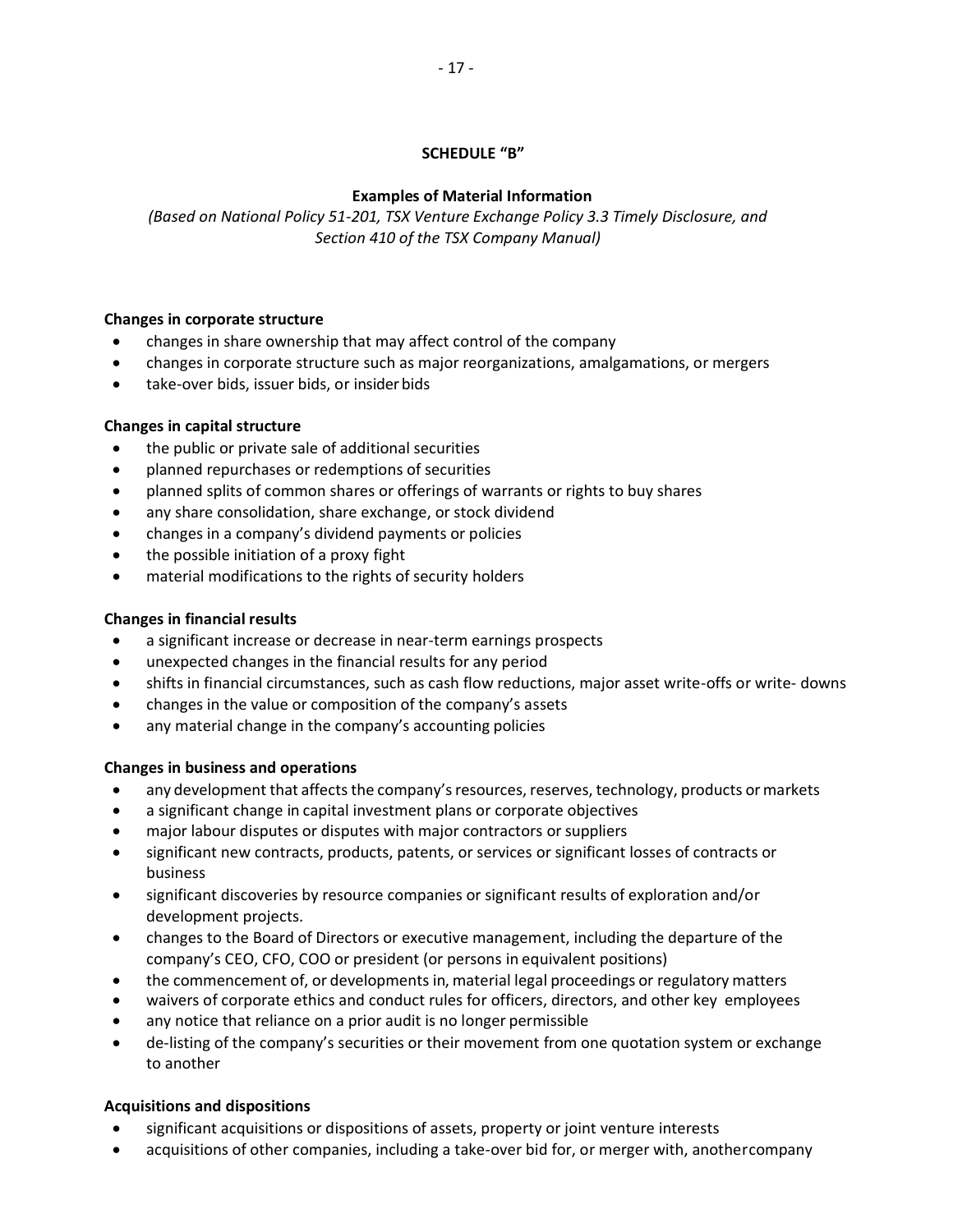# **Changes in credit arrangements**

- the borrowing or lending of a significant amount of money
- any mortgaging or encumbering of the company's assets
- defaults under debt obligations, agreements to restructure debt, or planned enforcement procedures by a bank or any other creditors
- changes in rating agency decisions
- significant new credit arrangements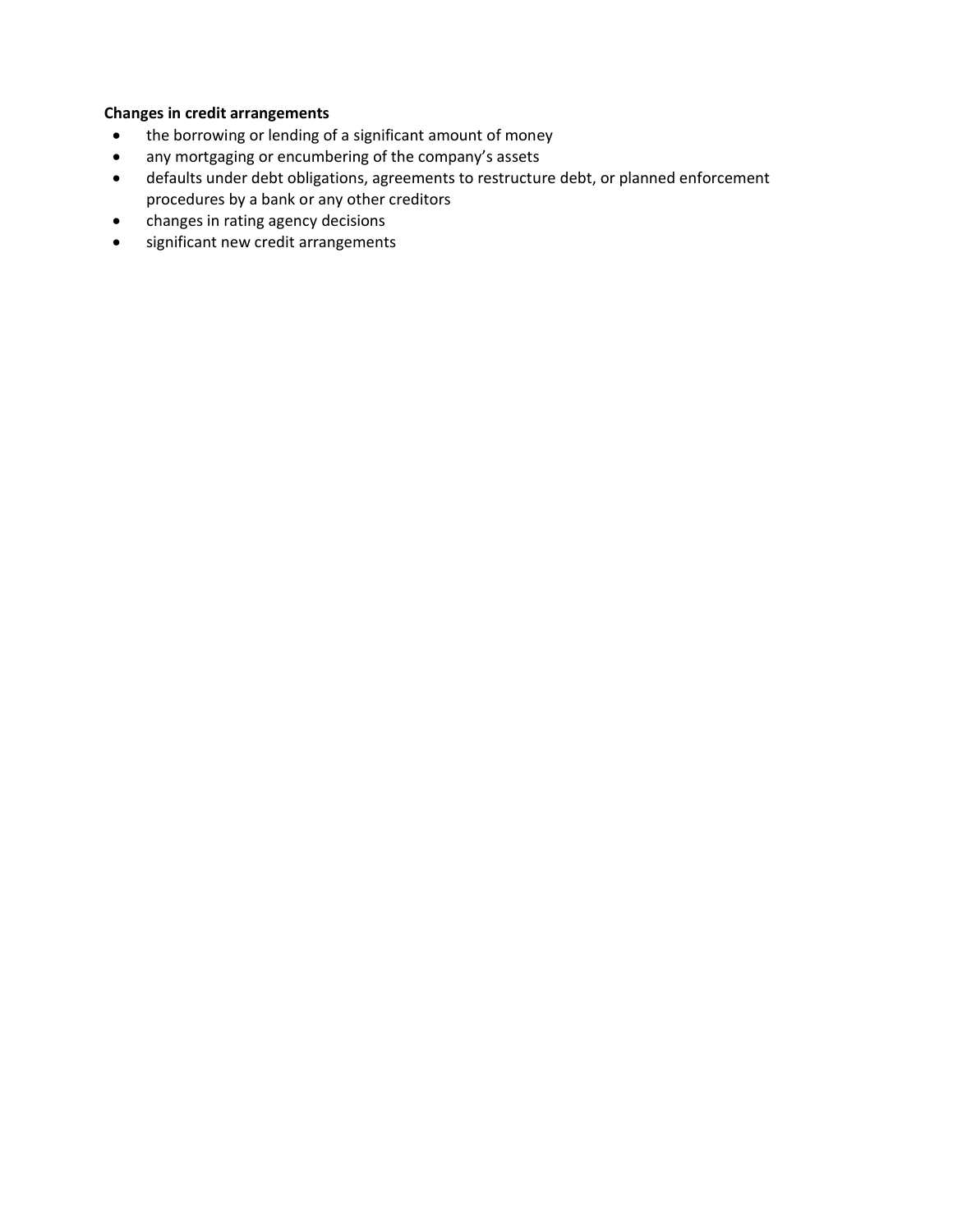## **SCHEDULE "C"**

### **Examples of Disclosures that may be Necessary in the Course of Business** (Reproduced from National Policy 51-201)

## 1) Disclosure to:

- vendors, suppliers, or strategic partners on issues such as research and development, sales and marketing, and supply contracts;
- employees, officers and board members;
- lenders, legal counsel, auditors, underwriters, and financial and other professional advisors to the Corporation;
- parties to negotiations;
- labour unions and industry associations;
- government agencies and non-governmental regulators; and
- credit rating agencies (provided that the information is disclosed for the purpose of assisting the agency to formulate a credit rating and the agency's ratings generally are or will be publicly available).
- 2) Disclosures in connection with private placements.
- 3) Communications with controlling shareholders, in certain circumstances.
- 4) Communications and disclosure to persons in connection with a takeover bid, merger, business combination, arrangement or other acquisition transaction.